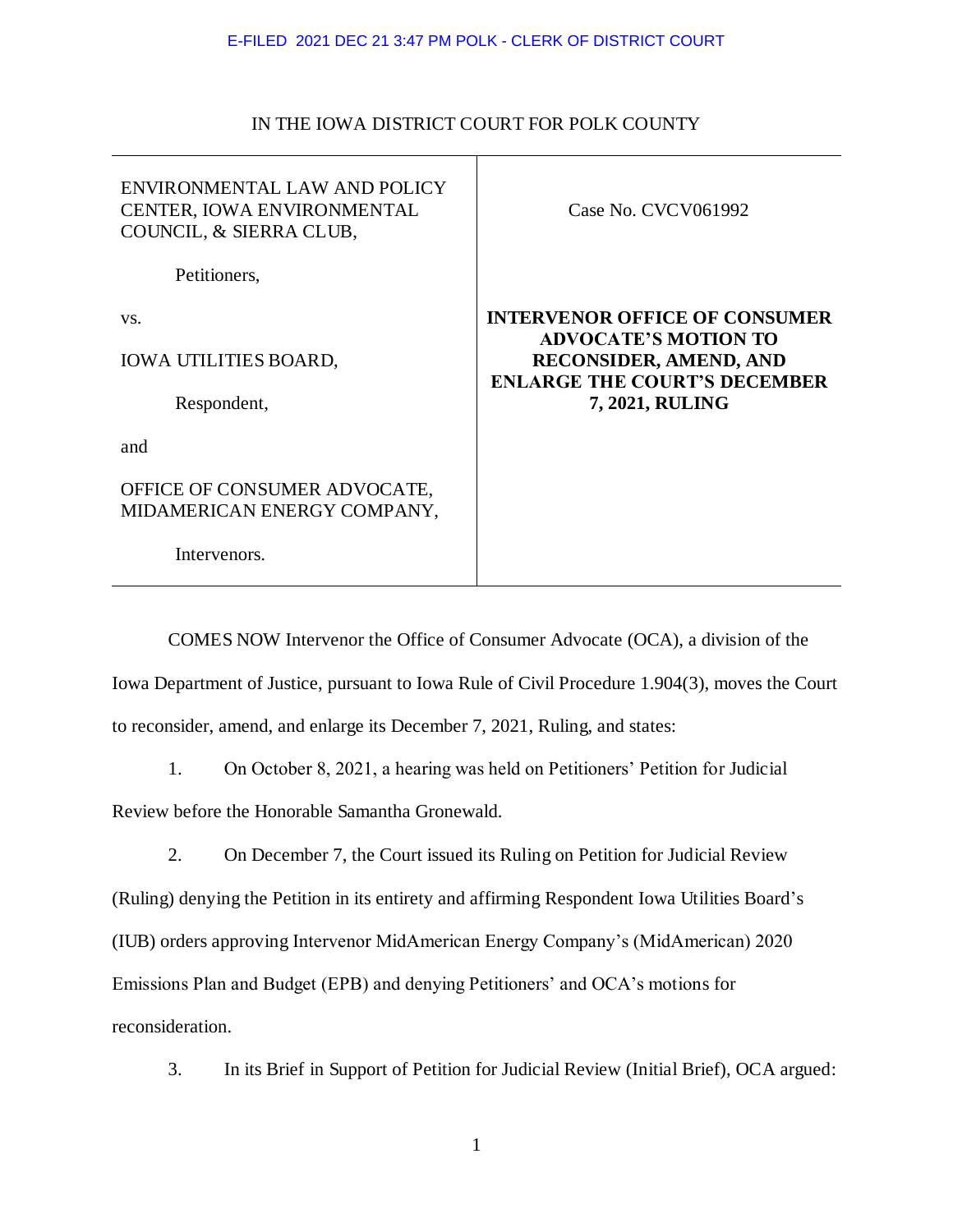[T]he IUB's interpretation ignores the legislature's stated intent that the EPB plan and subsequent updates be the result of a "collaborative effort." Iowa Code § 476.6(19)(a). The legislature specifically required OCA to participate in the initial plan and any subsequent updates. Id. at  $(19)(a)(3)$ . It is unclear how OCA could participate and collaborate in the EPB update approval process without the ability, according to the IUB's interpretation, to present reasonable cost-effective alternative compliance options. As noted by OCA's witness Scott Bents, OCA's attempts to collaborate with MidAmerican by inquiring about reasonable alternative methods of compliance for regulated emissions were met by stonewalling from MidAmerican through the refusal to respond to discovery requests and to the suggestions made in Mr. Bents's testimony.

Initial Brief, pg. 21.

4. In its Reply Brief, OCA similarly argued:

The IUB's claim that OCA's position has created a "new component" in the EPB process wholly ignores OCA's role in the EPB process contrary to the statutory language. The IUB's interpretation of section 476.6(19) ignores the fact the Legislature required the emissions planning and budget (EPB) process to be a "collaborative effort involving state agencies and affected generation owners." Iowa Code  $\S 476.6(19)(a)$ . The Legislature required the initial EPB and any updates to be "considered in a contested case proceeding pursuant to chapter 17A." *Id.* at (a)(3). The OCA is required to participate as a party in the contested case proceeding. *Id.* A contested case proceeding, by definition, allows parties to submit evidence. *See* Iowa Code § 17A.12(4). The IUB fails to reconcile in its Brief how OCA could perform its statutorily required duty to participate in the EPB update process if the IUB believes OCA cannot submit evidence concerning the utility's EPB—including evidence concerning alternative methods for managing regulated emissions. The IUB's interpretation of section 476.6(19) simply ignores OCA's role and the fact the EPB update process is a "contested case proceeding."

Reply Brief, pg. 2.

5. The Ruling lacks any contemplation of the 476.6(19)(a) language stating the Iowa

Legislature's intent that the EPB to be a "collaborative effort involving state agencies and

affected generation owners," with OCA as a required party, and conducted as a contested case

proceeding. Iowa Code § 476.6(19)(a) (2021).

6. While the Court correctly notes, "it is not for the IUB or this Court to expand the requirements of the statute, such is left to the legislature," the Ruling effectively ignores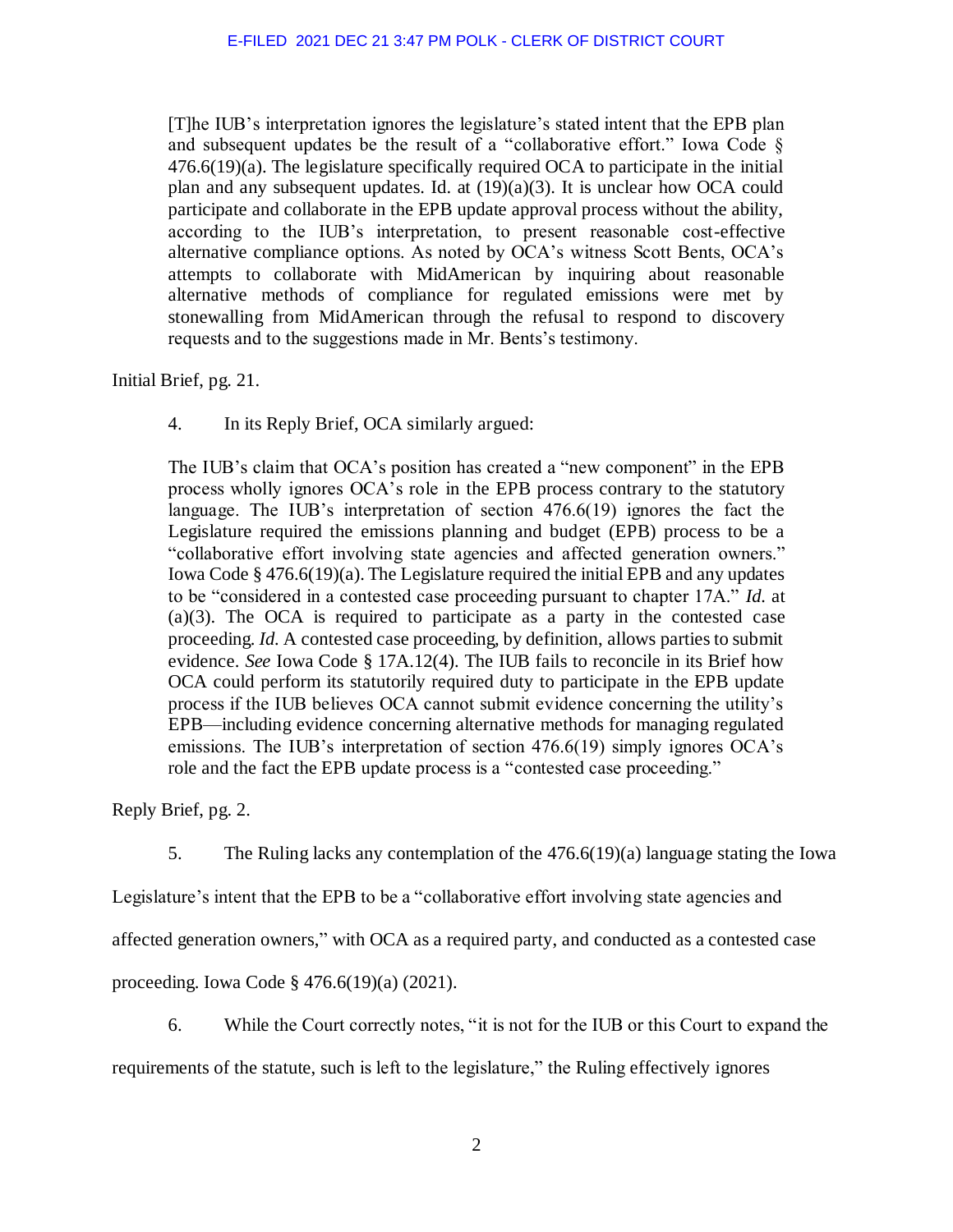## E-FILED 2021 DEC 21 3:47 PM POLK - CLERK OF DISTRICT COURT

language the Iowa Legislature did use in creating the EPB process. Ruling at 10 (citing *Caylor v. Employers Mut. Cas. Co.*, 337 N.W.2d 890, 894 (Iowa Ct. App. 1983)). OCA urges the Court to consider the "statute in its entirety rather than isolated words or phrases to ensure [the Court's] interpretation is harmonious with the statute as a whole." *Ramirez-Trujillo v. Quality Egg, L.L.C.*, 878 N.W.2d 759, 770 (Iowa 2016). The Court's interpretation of 476.6(19) results in excluding OCA from the EPB process, which conflicts with the language used by the Iowa Legislature. For example, if OCA is unable to submit alternative cost-effective compliance options for the EPB, why did the Iowa Legislature require the EPB to be a collaborative process conducted as a contested case proceeding with OCA as a required party? A contested case proceeding inherently contemplates the submission of evidence by parties. *See* Iowa Code § 17A.12(4). If OCA is unable to submit evidence consisting of cost-effective compliance options, how else will it perform its role in ensuring the EPB is "cost-effective" and "reasonably balance[s] costs" for consumers?

7. OCA requests the Court reconsider, amend, and enlarge its Ruling to find that because the Iowa Legislature required OCA to participate in the collaborative EPB process, conducted as a contested case proceeding, OCA is entitled to present reasonable cost-effective compliance options for a utility's EPB.

WHEREFORE Intervenor Office of Consumer Advocate respectfully requests this Court grant this Motion to Reconsider, Amend, and Enlarge its December 7, 2021, Ruling, and for other relief the Court deems just and appropriate under the circumstances.

3